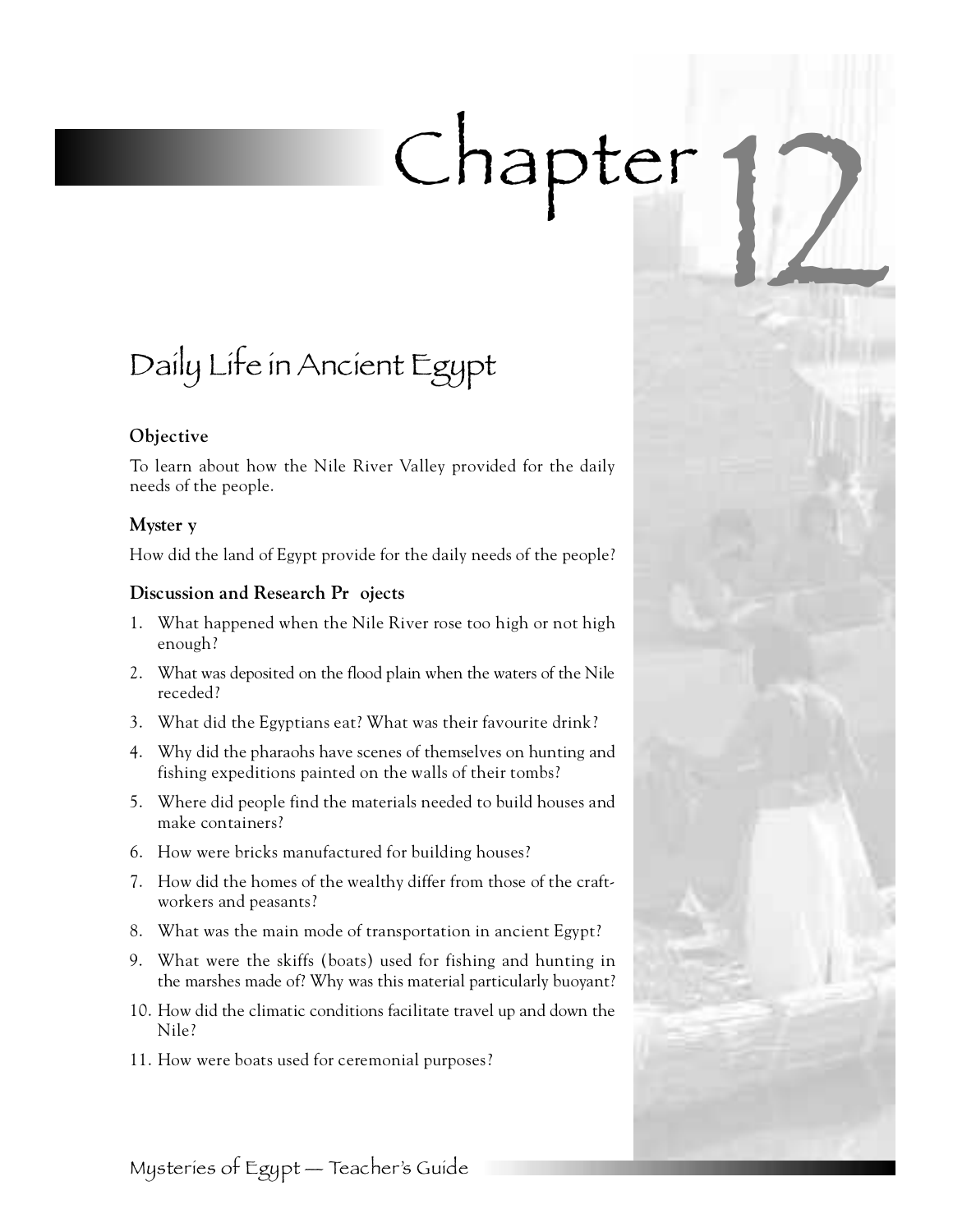- 12. How did people travel on land?
- 13. What crop was grown to make clothing?
- 14. Describe the clothing worn by men and women of the working class. What else did they wear besides clothing?

# **Creative Projects**

- 1. Write a story about a day in the life of a person your age in ancient Egypt.
- 2. Make jewellery similar to that worn by the ancient Egyptians.
- 3 . Both men and women wore loincloths, tunics and wraparound garments made from a single piece of woven flax. Find out how much material was needed and how it was placed on the body. Using a piece of cotton cloth of similar size, demonstrate how men and women wore their garments.
- 4. Find photographs of the model boats that were found in Tutankhamun's tomb. Try making a model based on one of them.
- 5. Use **Activity Sheets 29 and 30** to learn about daily activities.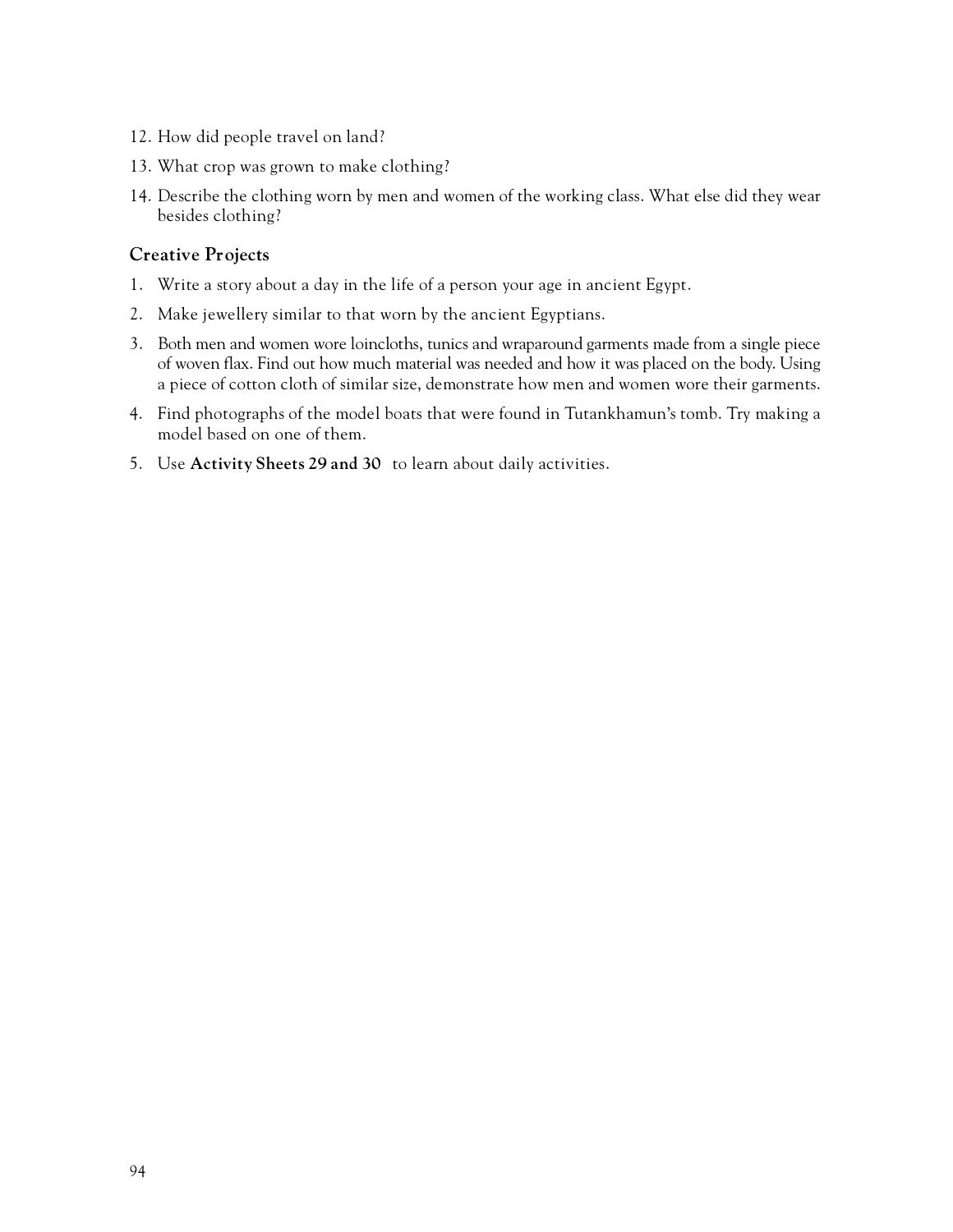# FACT SHEET: Daily Life in Ancient Egypt

# **Food**

Each summer, starting in July, the Nile River rose, flooding the low-lying plains on either side. Swollen by the monsoon rains of Ethiopia, it deposited a layer of black soil over the land, rich in nutrients needed for growing crops. The river rose about 8 metres  $(27 \text{ feet})$  on average. If it rose 2.5 metres (8 feet) higher or lower, disaster struck. When it rose too high, villages were flooded, causing extensive damage and loss of life. When it did not rise high enough, the fields did not receive sufficient nutrients and moisture to support the crops, which resulted in famine.

Under normal conditions, the flood plains supported a rich variety of plants and animals that provided food for the ancient Egyptians. The vast majority of the people were involved in farming.

When the flood waters began to recede in mid-September, farmers blocked canals to retain the water for irrigation. The principal food crops, barley and emmer, were used to make beer and bread, the main staples of the Egyptian diet.



Farmers work the wheat fields of the afterlife Photo: Harry Foster (CMC S98 3569)

Grains were harvested and stored in granaries until ready to be processed. The quantities harvested each season far exceeded the needs of the country, so much was exported to neighbouring countries, providing a rich source of income for the Egyptian treasury.

A large variety of vegetables were grown, including onions, garlic, leeks, beans, lentils, peas, radishes, cabbage, cucumbers and lettuce. There were also fruits such as dates, figs, pomegranates, melons and grapes, and honey was produced for sweetening desserts. The Egyptian diet was supplemented by fish, fowl and meat, although peasants probably enjoyed meat only on special occasions.





Woman plowing the fields Workmen crush grapes for making wine Painting: Winnifred Needler Photo: Harry Foster (CMC S97 10792)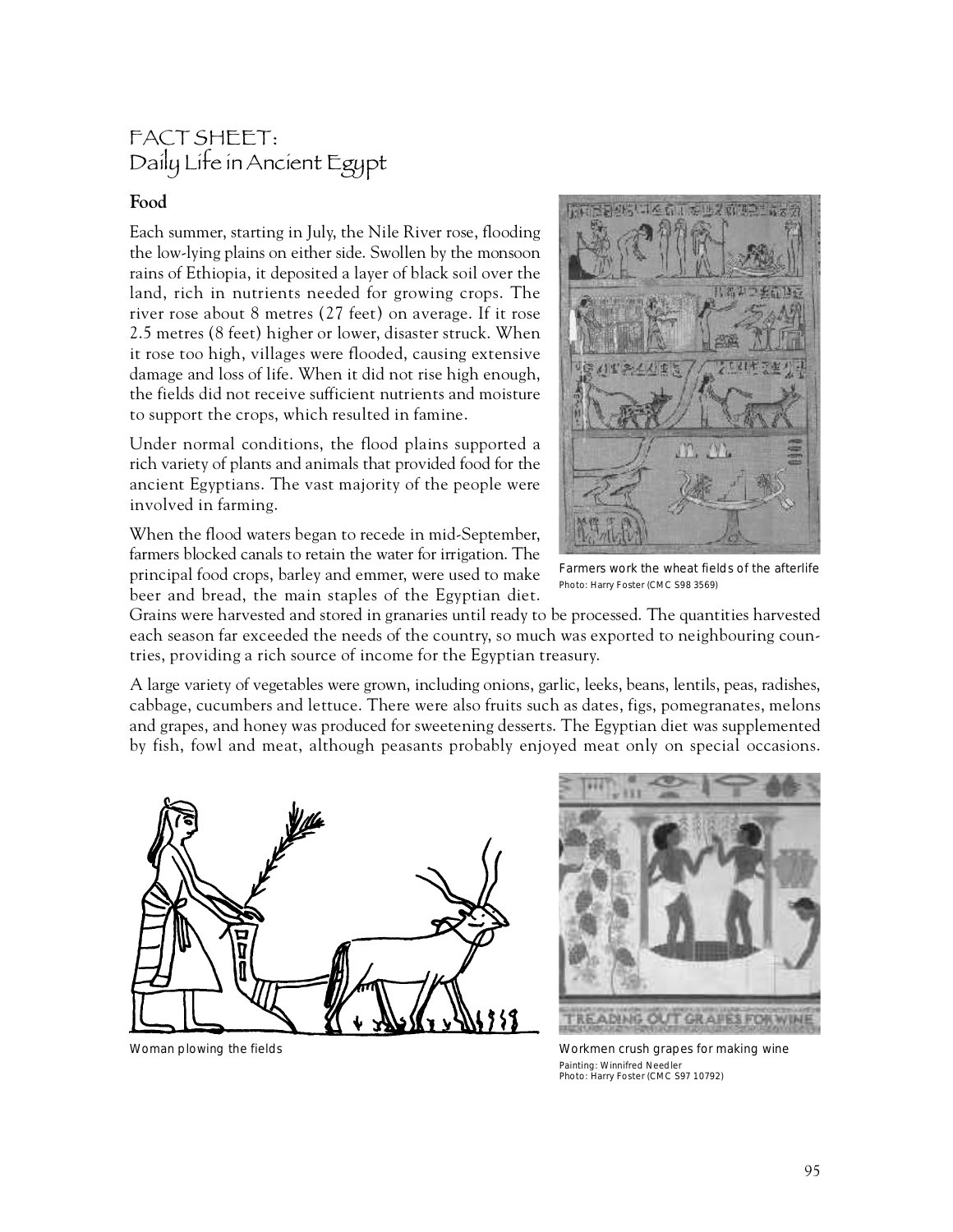

Tutankhamun and his wife hunting birds in a papyrus thicket Photo: Harry Foster (CMC S98 3526)

Domesticated animals raised for food included pigs, sheep and goats. Grapes were processed into wine for the noble class, but beer was the favourite drink of the common people. Food was served in pottery bowls, but no utensils were used for eating.

Although the land was worked by the peasants, it was owned by the king, his officials and the temples. Farmers had to meet grain quotas, which were handed over to the owners as a form of taxation. They were allowed to keep a portion of the crops for their own benefit. If they did not produce the quantity expected, however, they were severely punished.



Fishing on the Nile River Photo: Steven Darby (CMC S97 10823)

Pharaohs and nobles participated in hunting, fishing and fowling expeditions, a means of recreation that had ritualistic and religious significance. Hunting scenes often depicted on temple walls and tombs reinforce the prowess of kings and nobles. Rabbits, deer, gazelles, bulls, oryx, antelopes, hippopotamuses, elephants and lions were among the wild animals hunted for their meat and skins.

Fishing allowed the working class to add variety to its diet. The poor substituted fish for meat, which they could not afford. The Nile, the marshes of the delta and the Mediterranean Sea offered them a rich variety of species. Birds, including geese and ducks, were also hunted in the marshes and papyrus thickets along the Nile.

### **Shelter and Containers**

The banks of the Nile provided the mud and clay used to make bricks and ceramic ware. Food was cooked in clay pots, which also served as containers for grains, water, wine, beer, flour and oils. Baskets were the other type of container found in the home. They were made from reeds and the leaves of date palms that grew along the Nile.

Most houses were made of brick. Brick makers collected mud, added straw and water to it as needed, and stomped it with their feet until it reached the right consistency. The mixture was then placed in a mould. Once shaped, the bricks were removed from the mould and left on the ground to dry in the sun.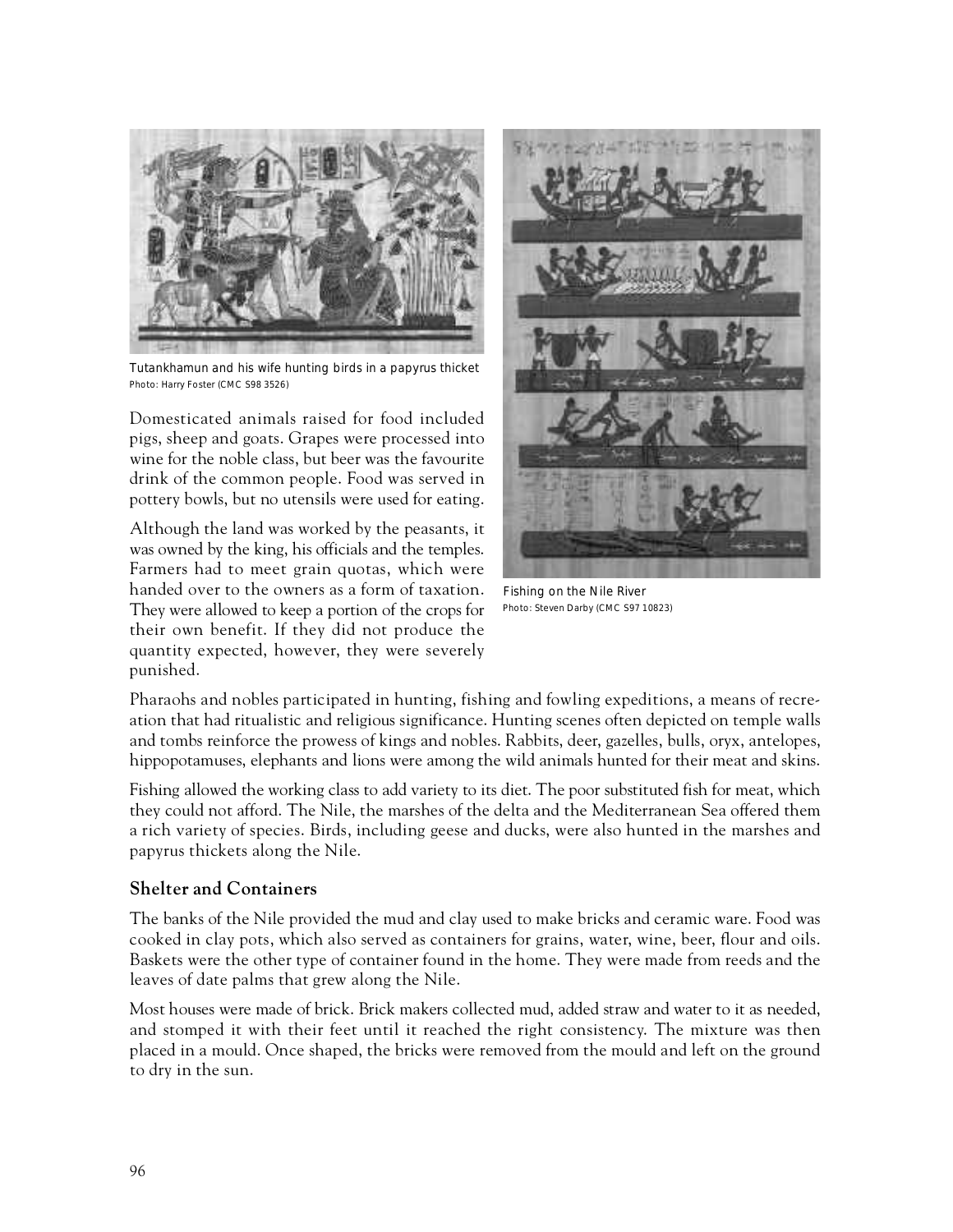

Cross-section of a typical house in the workers' village at Deir el-Medina. The workers who built the tombs in the Valley of the Kings lived in this village. Drawing: Catherine Fitzpatrick

Egyptian peasants would have lived in simple mud-brick homes containing only a few pieces of furniture: beds, stools, boxes and low tables.

Craftworkers lived in one- or two-storey flat-roofed dwellings made of mud bricks. The walls and roof would have been covered with plaster and painted. Inside, there was a reception room, a living room, bedrooms and a cellar in which food and beverages were stored. Food was prepared in an outdoor kitchen equipped with a mud-brick oven. Stairs on the exterior of the house led to a roof-top terrace.

The homes of the wealthy were larger and more luxurious. Spacious reception and living rooms opened onto a central garden courtyard with a fish pond and flowering plants. Each bedroom had a private bathroom, and the walls, columns and ceilings were painted with beautiful designs inspired by nature. Elaborate and highly decorated furniture included beds, chairs, boxes and tables. Painted clay pots and vessels, as well as alabaster bowls and jars, were also found in the homes of the nobles.

### **Transportation**

The Nile River was the highway that joined the country together. Up until the nineteenth century, travel by land was virtually unknown. Ships and boats were the main means of transporting people and goods around the country. Egyptian watercraft had a high stern and bow, and by the New Kingdom, they were equipped with cabins at both ends. The prevailing winds blew south, propelling boats travelling in that direction, while boats heading north relied on the current and oars.



Tutankhamun's royal ship Photo: Harry Foster (CMC S98 3533)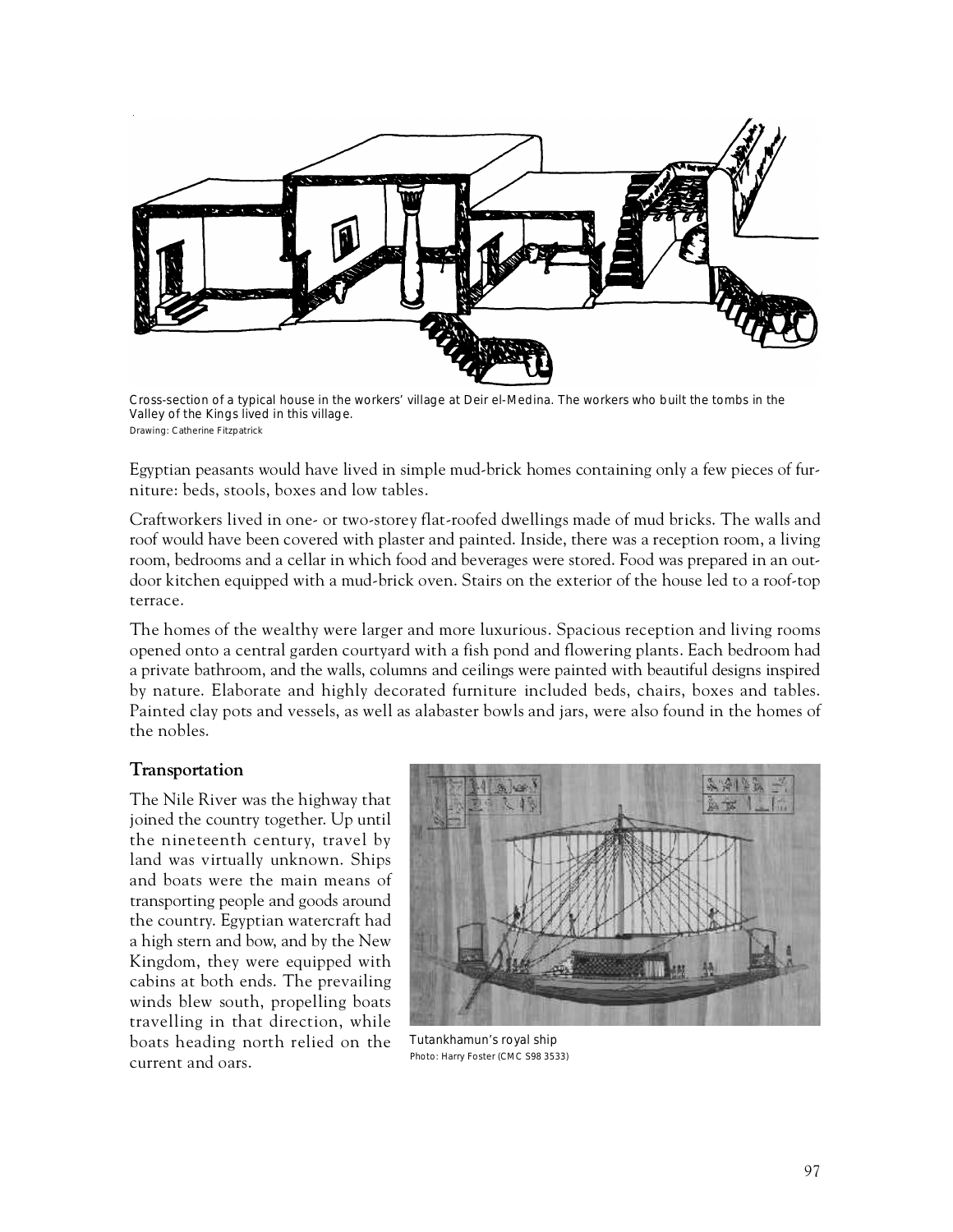

A papyrus skiff in front of a wooden bark. Re-enactment scene from the film Mysteries of Egypt. Photo: Max Crier (CMC ECD98-029 #53)

The simplest type of boat used in ancient Egypt was the skiff, made from papyrus reeds that were tied together. Since the reeds are filled with air pockets, they are particularly buoyant. Skiffs were used for fishing and hunting game in the marshes, or for travelling short distances.

Large wooden ships were equipped with square sails and oars. Their planks, held together with rope, expanded in the water, making the vessel watertight. Acacia wood was used in Lower Nubia to build the ships that transported massive blocks of stone from the Aswan district to the building sites of the pyramids, temples and cities along the Nile. Ships could travel with ease up and down the Nile from the delta region to the First Cataract at Aswan.

Boats also served a ceremonial purpose. They were used to move images of gods from temple to temple, and to transport the mummified bodies of royals and nobles across the Nile to their tombs on the west bank. Even the sun god travelled by boat (the solar bark) on his daily journey



Replica of a model barge found in Tutankhamun's tomb Photo: Harry Foster (CMC S98 3497)

across the sky. Today, the Egyptians still cross the Nile by boat. The vessel they use is the fellucca, a small boat with a large triangular sail.

The roads in ancient Egypt were little more than paths. To get around on land, people walked, rode donkeys or travelled by wagon. They carried goods on their head, but the donkeys and wagons hauled heavier loads. Camels were unknown in Egypt until the end of the pharaonic period.